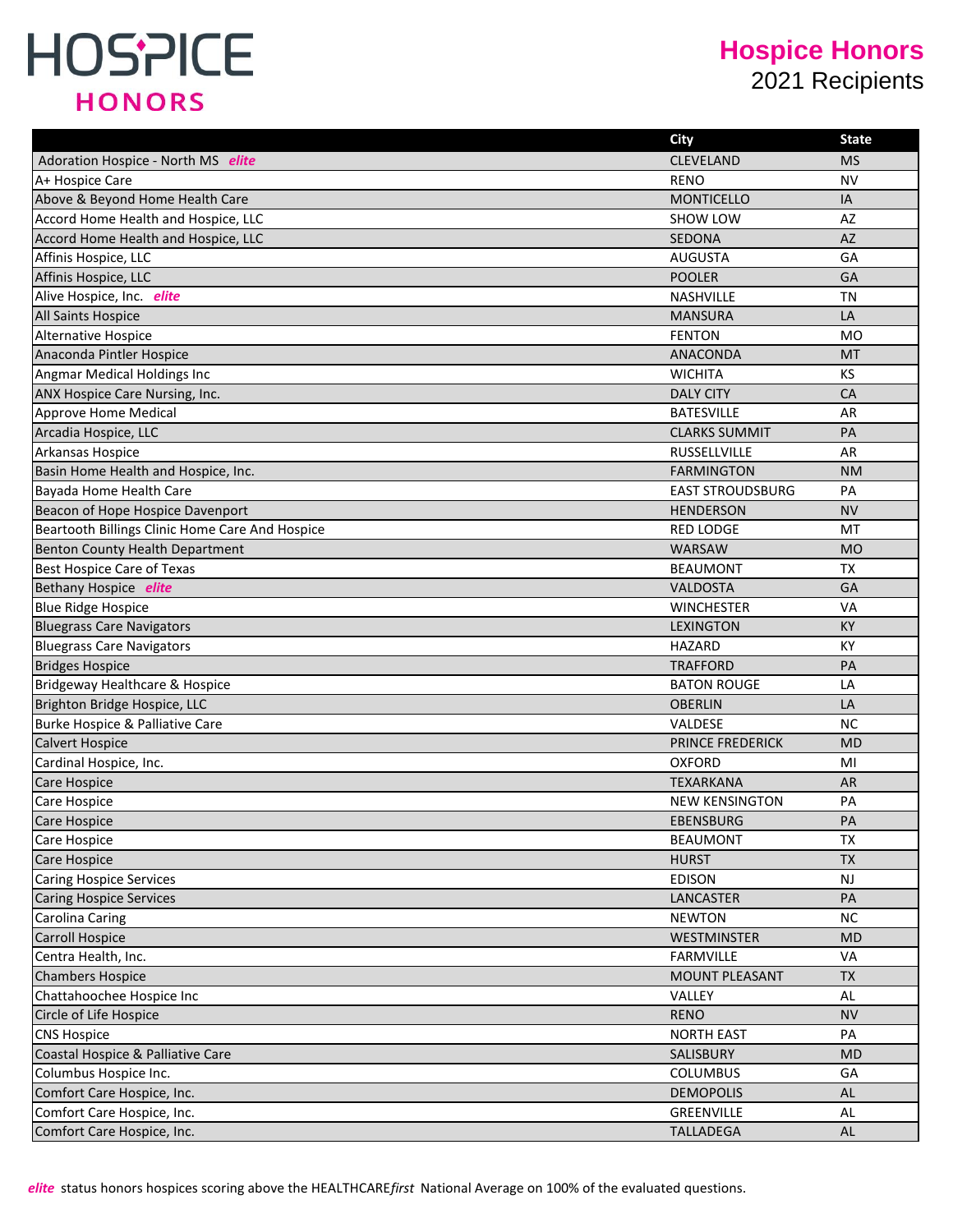#### **Hospice Honors**

2021 Recipients

|                                                         | <b>City</b>              | <b>State</b> |
|---------------------------------------------------------|--------------------------|--------------|
| Comfort Care Hospice, Inc. elite                        | <b>GADSDEN</b>           | AL           |
| Community Healthcare of Texas - Providence Hospice-Waco | <b>WACO</b>              | <b>TX</b>    |
| Community Hospice elite                                 | <b>ASHLAND</b>           | <b>KY</b>    |
| Community Hospice elite                                 | <b>IRONTON</b>           | OH           |
| Community Hospice of Baldwin County                     | <b>FOLEY</b>             | AL           |
| Complete Hospice Care of Phoenix LLC                    | <b>PHOENIX</b>           | AZ           |
| Coosa Valley Hospice Care Services                      | SYLACAUGA                | AL           |
| Cranberry Hospice & Palliative Care elite               | <b>PLYMOUTH</b>          | <b>MA</b>    |
| <b>Crater Community Hospice</b>                         | PETERSBURG               | <b>VA</b>    |
| <b>Crossing Rivers Health</b>                           | <b>PRAIRIE DU CHIEN</b>  | WI           |
| <b>Crossroads Hospice</b>                               | DELHI                    | LA           |
| Crossroads Hospice LLC                                  | <b>MEMPHIS</b>           | <b>TN</b>    |
| Curo Health Services, Inc.                              | <b>MOBILE</b>            | AL           |
| Curo Health Services, Inc.                              | <b>GREENVILLE</b>        | AL           |
| Curo Health Services, Inc.                              | <b>RUSSELLVILLE</b>      | AR           |
| Curo Health Services, Inc.                              | <b>BAINBRIDGE</b>        | GA           |
| Curo Health Services, Inc. elite                        | <b>AUGUSTA</b>           | GA           |
| Curo Health Services, Inc.                              | <b>NEWNAN</b>            | GA           |
| Curo Health Services, Inc.                              | <b>COEUR D'ALENE</b>     | ID           |
| Curo Health Services, Inc.                              | <b>SCHAUMBURG</b>        | IL           |
| Curo Health Services, Inc.                              | <b>JEFFERSONVILLE</b>    | IN           |
| Curo Health Services, Inc.                              | <b>EVANSVILLE</b>        | IN           |
| Curo Health Services, Inc.                              | PRAIRIEVILLE             | LA           |
| Curo Health Services, Inc.                              | <b>BILOXI</b>            | <b>MS</b>    |
| Curo Health Services, Inc. elite                        | <b>NEWTON</b>            | MS           |
| Curo Health Services, Inc.                              | <b>BOONEVILLE</b>        | <b>MS</b>    |
| Curo Health Services, Inc.                              | <b>HOBBS</b>             | NM.          |
| Curo Health Services, Inc.                              | <b>TARBORO</b>           | <b>NC</b>    |
| Curo Health Services, Inc. elite                        | <b>WILSON</b>            | <b>NC</b>    |
| Curo Health Services, Inc.                              | <b>NEW BERN</b>          | <b>NC</b>    |
| Curo Health Services, Inc.                              | NORTH CHARLESTON         | SC           |
| Curo Health Services, Inc.                              | <b>GREENVILLE</b>        | SC           |
| Curo Health Services, Inc.                              | <b>AIKEN</b>             | SC           |
| Curo Health Services, Inc.                              | SPARTANBURG              | <b>SC</b>    |
| Curo Health Services. Inc. elite                        | <b>BEAUMONT</b>          | <b>TX</b>    |
| Curo Health Services, Inc.                              | <b>SAN MARCOS</b>        | <b>TX</b>    |
| Curo Health Services, Inc.                              | MINERAL WELLS            | TX           |
| Curo Health Services, Inc.                              | <b>GREENVILLE</b>        | TX           |
| Curo Health Services, Inc.                              | GEORGETOWN               | TX           |
| Curo Health Services, Inc.                              | <b>LIVINGSTON</b>        | <b>TX</b>    |
| Curo Health Services, Inc.                              | <b>SAN ANTONIO</b>       | <b>TX</b>    |
| DaySpring Hospice LLC                                   | <b>ENTERPRISE</b>        | <b>AL</b>    |
| Delaware Hospice, Inc.                                  | <b>DOVER</b>             | DE           |
| <b>East End Hospice</b>                                 | <b>WESTHAMPTON BEACH</b> | NY.          |
| <b>Essence of Life Hospice</b>                          | AMANA                    | IA           |
| Evergreen Hospice Care, LLC                             | <b>OLATHE</b>            | <b>KS</b>    |
| FairHoPe Hospice and Palliative Care, Inc. elite        | LANCASTER                | OH           |
| Four Seasons Compassion For Life                        | <b>FLAT ROCK</b>         | NC           |
| Gaffey Home Nursing & Hospice, Inc.                     | <b>STERLING</b>          | IL.          |
| Gateway Hospice                                         | PITTSBURGH               | PA           |
| Genesis Hospice Care, Inc.                              | ATHENS                   | TX           |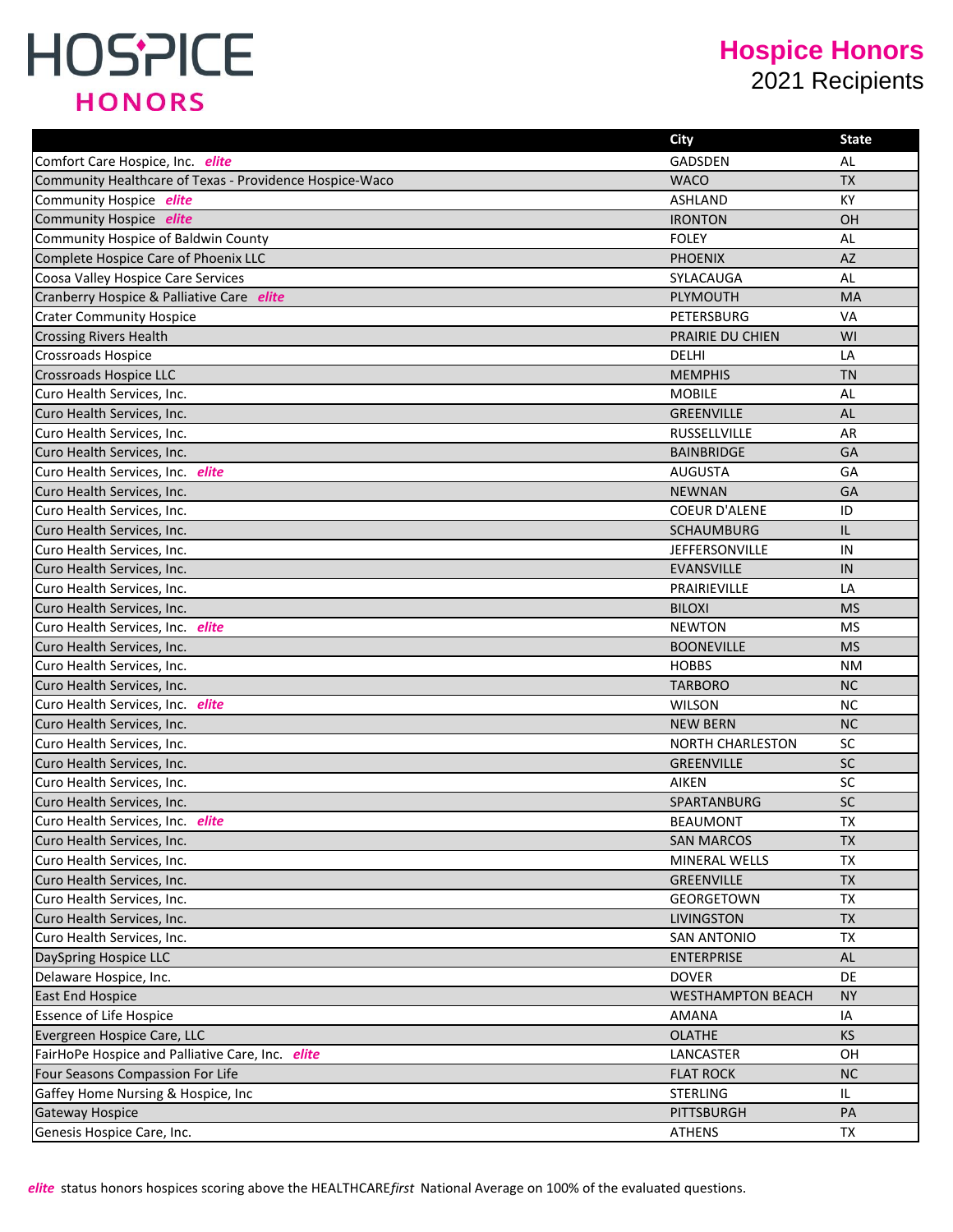#### **Hospice Honors** 2021 Recipients

|                                                  | <b>City</b>           | <b>State</b> |
|--------------------------------------------------|-----------------------|--------------|
| Georgia Hospice Care                             | <b>JESUP</b>          | GA           |
| <b>Grand View Hospital Hospice</b>               | SELLERSVILLE          | PA           |
| Guardian Hospice elite                           | SHERMAN               | <b>TX</b>    |
| Halifax Health Hospice of Volusia/Flagler        | PORT ORANGE           | FL           |
| Harbor Hospice elite                             | <b>MUSKEGON</b>       | MI           |
| Harbor Hospice of East Texas - Jasper            | <b>JASPER</b>         | <b>TX</b>    |
| Harbor Hospice of Gulf Coast                     | <b>ROCKPORT</b>       | <b>TX</b>    |
| Harbor Hospice of Oakdale                        | <b>OAKDALE</b>        | LA           |
| Harrison County Home Health and Hospice          | <b>BETHANY</b>        | <b>MO</b>    |
| <b>Haydel Memorial Hospice</b>                   | <b>HOUMA</b>          | LA           |
| Heart 'n Home Hospice & Palliative Care          | <b>FRUITLAND</b>      | ID           |
| Heart to Heart Hospice of Greater Houston        | <b>HOUSTON</b>        | <b>TX</b>    |
| Heart to Heart Hospice of Tyler                  | <b>TYLER</b>          | <b>TX</b>    |
| HeartsWay Hospice of Northeast Texas elite       | <b>LONGVIEW</b>       | <b>TX</b>    |
| <b>Helping Hearts Hospice</b>                    | <b>WASHINGTON</b>     | IN           |
| Heritage Hospice elite                           | <b>DANVILLE</b>       | KY           |
| Heyman HospiceCare at Floyd                      | <b>ROME</b>           | GA           |
| High Peaks Hospice & Palliative Care, Inc. elite | <b>SARANAC LAKE</b>   | <b>NY</b>    |
| <b>Holton Community Hospital</b>                 | <b>HOLTON</b>         | <b>KS</b>    |
| Holy Family Hospice elite                        | <b>PARMA</b>          | 0H           |
| Home Health & Hospice of Kansas                  | <b>WICHITA</b>        | <b>KS</b>    |
| Home Hospice of Grayson County elite             | <b>SHERMAN</b>        | <b>TX</b>    |
| <b>Homeland Hospice</b>                          | <b>HARRISBURG</b>     | PA           |
| Hometown Homecare                                | <b>FAYETTE</b>        | <b>MO</b>    |
| <b>Hoosier Uplands Hospice</b>                   | <b>MITCHELL</b>       | IN           |
| <b>Hope Hospice</b>                              | <b>NEW BRAUNFELS</b>  | <b>TX</b>    |
| <b>Hope Hospice</b>                              | <b>BIRMINGHAM</b>     | AL           |
| Hope Hospice and Palliative Care                 | <b>MEDFORD</b>        | WI           |
| HopeWest                                         | <b>GRAND JUNCTION</b> | CO           |
| Hosparus Inc.                                    | LOUISVILLE            | <b>KY</b>    |
| Hospice & Pallative Care of Blue Ridge elite     | <b>SPRUCE PINE</b>    | <b>NC</b>    |
| Hospice & Palliative Care Services of Tompkins   | <b>ITHACA</b>         | <b>NY</b>    |
| Hospice & Palliative Care, Inc. elite            | <b>NEW HARTFORD</b>   | <b>NY</b>    |
| Hospice at Home of Arizona                       | <b>MESA</b>           | AZ           |
| Hospice Brazo elite                              | <b>BRYAN</b>          | <b>TX</b>    |
| Hospice Buffalo                                  | CHEEKTOWAGA           | <b>NY</b>    |
| <b>Hospice Care Coptions</b>                     | <b>MACON</b>          | GA           |
| <b>Hospice Care Corporation</b>                  | ARTHURDALE            | <b>WV</b>    |
| <b>Hospice Care of Avoyelles</b>                 | MARKSVILLE            | LA           |
| <b>Hospice Care of Middletown</b>                | MIDDLETOWN            | OH           |
| Hospice Care of the Piedmont                     | GREENWOOD             | <b>SC</b>    |
| <b>Hospice East</b>                              | <b>WINCHESTER</b>     | KY           |
| <b>Hospice for All Seasons</b>                   | <b>GRANTVILLE</b>     | PA           |
| Hospice in His Care                              | <b>BATON ROUGE</b>    | LA           |
| Hospice in the Pines elite                       | <b>LUFKIN</b>         | <b>TX</b>    |
| Hospice Ministries, Inc.                         | RIDGELAND             | <b>MS</b>    |
| Hospice of Acadiana, Inc. elite                  | LAFAYETTE             | LA           |
| Hospice of Amador & Calaveras                    | <b>JACKSON</b>        | CA           |
| Hospice of Calumet Area elite                    | <b>MUNSTER</b>        | IN           |
| Hospice of Chattanooga                           | RAINSVILLE            | AL           |
| Hospice of Chattanooga                           | <b>CHATTANOOGA</b>    | <b>TN</b>    |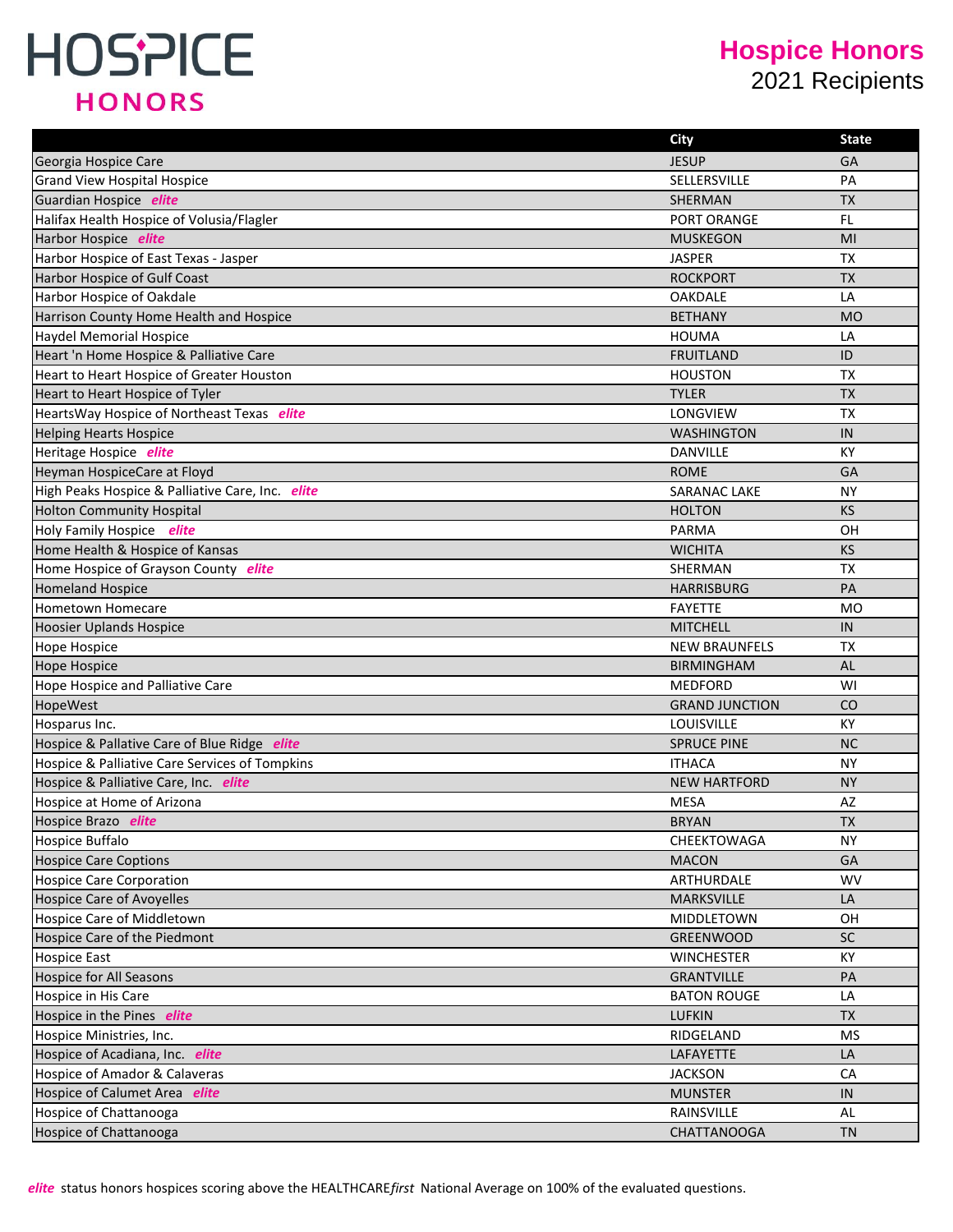#### **Hospice Honors** 2021 Recipients

|                                                   | <b>City</b>           | State     |
|---------------------------------------------------|-----------------------|-----------|
| <b>Hospice of Crawford County</b>                 | MEADVILLE             | PA        |
| <b>Hospice of Davidson County</b>                 | <b>LEXINGTON</b>      | <b>NC</b> |
| Hospice of Douglas County                         | ALEXANDRIA            | MN        |
| <b>Hospice of Dubuque</b>                         | <b>DUBUQUE</b>        | IA        |
| Hospice of East Texas elite                       | <b>TYLER</b>          | <b>TX</b> |
| Hospice of Garrett County elite                   | <b>OAKLAND</b>        | <b>MD</b> |
| Hospice of Gaston County, Inc.                    | <b>GASTONIA</b>       | ΝC        |
| Hospice of Green Country, Inc.                    | <b>TULSA</b>          | <b>OK</b> |
| <b>Hospice of Guernsey</b>                        | <b>CAMBRIDGE</b>      | OН        |
| Hospice of Hope                                   | <b>TEXARKANA</b>      | AR.       |
| Hospice of Hope                                   | <b>MAYSVILLE</b>      | KY        |
| Hospice of Iredell County elite                   | <b>STATESVILLE</b>    | <b>NC</b> |
| Hospice of Kona                                   | <b>KAILUA KONA</b>    | нı        |
| Hospice of Lake Cumberland elite                  | SOMERSET              | KY        |
| <b>Hospice of Lenawee</b>                         | <b>ADRIAN</b>         | MI        |
| Hospice of Limestone County elite                 | <b>ATHENS</b>         | AL        |
| Hospice of Marshall County elite                  | <b>ALBERTVILLE</b>    | AL        |
| Hospice of Michigan                               | <b>BLOOMFIELD</b>     | MI        |
| Hospice of Michigan                               | GAYLORD               | MI        |
| Hospice of Montezuma, Inc.                        | <b>CORTEZ</b>         | CO        |
| Hospice of Murray County                          | <b>SLAYTON</b>        | MN        |
| <b>Hospice of Natchitoches</b>                    | <b>NATCHITOCHES</b>   | LA        |
| <b>Hospice of Natchitoches</b>                    | LEESVILLE             | LA        |
| Hospice of Northeast Georgia Medical Center elite | <b>GAINESVILLE</b>    | GA        |
| Hospice of Okeechobee                             | <b>OKEECHOBEE</b>     | FL.       |
| <b>Hospice of Orleans</b>                         | <b>ALBION</b>         | <b>NY</b> |
| Hospice of San Angelo                             | <b>SAN ANGELO</b>     | <b>TX</b> |
| Hospice of Santa Cruz County                      | <b>SCOTTS VALLEY</b>  | <b>CA</b> |
| Hospice of South Georgia elite                    | VALDOSTA              | GA        |
| Hospice of South Georgia elite                    | <b>JESUP</b>          | GA        |
| Hospice of South Texas                            | <b>VICTORIA</b>       | <b>TX</b> |
| <b>Hospice of Southern Maine</b>                  | SCARBOROUGH           | <b>ME</b> |
| Hospice of Southern West Virginia elite           | <b>BECKLEY</b>        | <b>WV</b> |
| Hospice of Spokane                                | <b>SPOKANE</b>        | <b>WA</b> |
| Hospice of St. Francis                            | <b>TITUSVILLE</b>     | FL.       |
| Hospice of Stanly County elite                    | ALBEMARLE             | <b>NC</b> |
| Hospice of Texarkana                              | TEXARKANA             | <b>TX</b> |
| Hospice of the Big Horns                          | SHERIDAN              | <b>WY</b> |
| Hospice of the Carolina Foothills                 | <b>FOREST CITY</b>    | <b>NC</b> |
| Hospice of the Fisher Home                        | <b>AMHERST</b>        | MA        |
| Hospice of the Golden Isles, Inc.<br>elite        | <b>BRUNSWICK</b>      | GA        |
| Hospice of the North Country                      | PLATTSBURGH           | <b>NY</b> |
| Hospice of the Piedmont                           | <b>HIGH POINT</b>     | <b>NC</b> |
| Hospice of the Sacred Heart                       | <b>WILKES BARRE</b>   | PA        |
| Hospice of the Valley                             | <b>GILBERT</b>        | AZ        |
| Hospice of the Valley                             | SCOTTSDALE            | AZ        |
| Hospice of the Valleys elite                      | <b>MURRIETA</b>       | CA        |
| Hospice of the Western Reserve                    | CLEVELAND             | <b>OH</b> |
| Hospice of Western Kentucky                       | OWENSBORO             | КY        |
| Hospice of Wichita Falls                          | <b>WICHITA FALLS</b>  | <b>TX</b> |
| Hospice of Wyandot County                         | <b>UPPER SANDUSKY</b> | OH        |

*elite* status honors hospices scoring above the HEALTHCARE*first* National Average on 100% of the evaluated questions.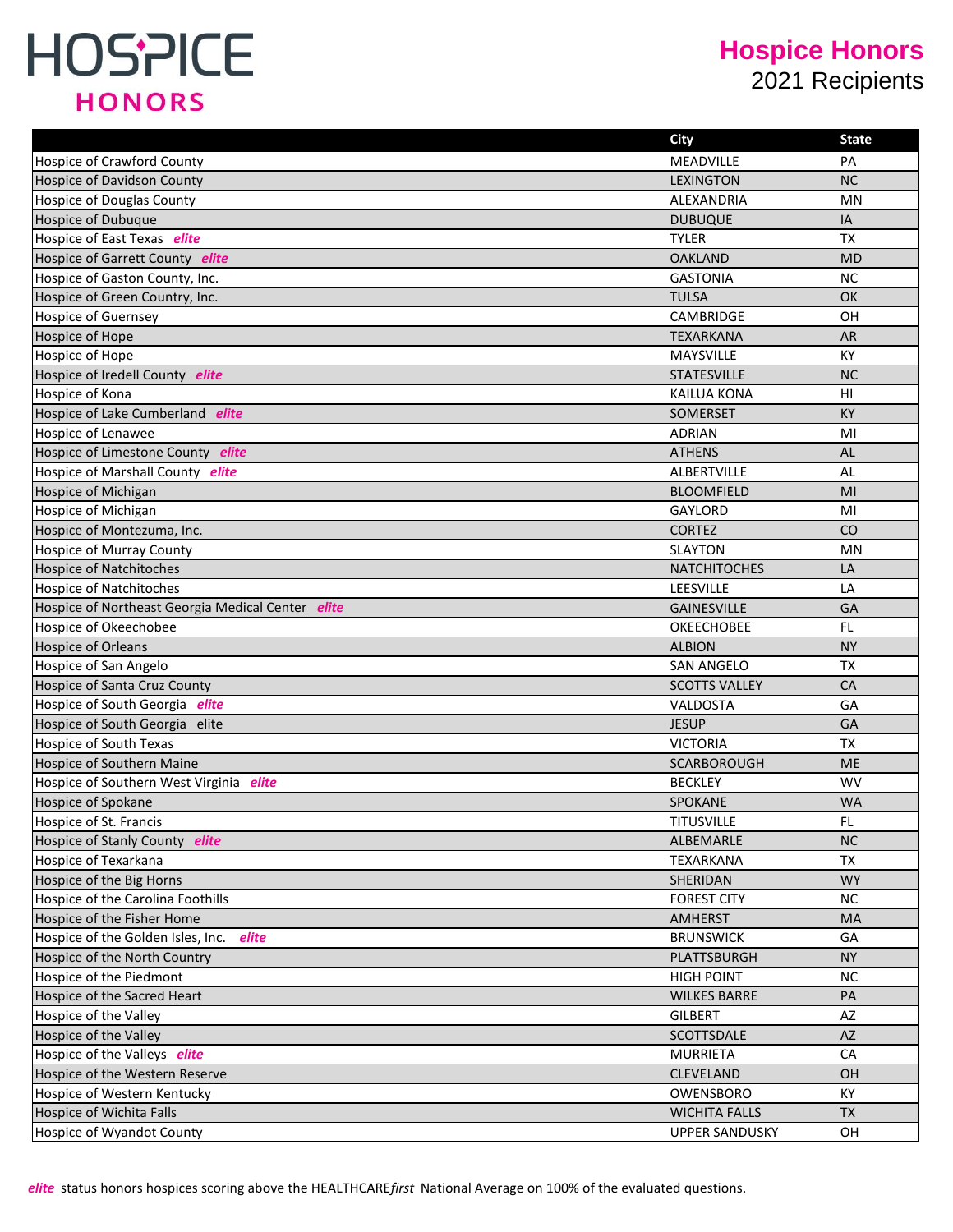#### **Hospice Honors**

2021 Recipients

|                                                          | <b>City</b>         | State     |
|----------------------------------------------------------|---------------------|-----------|
| <b>Hospice of Yancey County</b>                          | <b>BURNSVILLE</b>   | <b>NC</b> |
| Hospice Satilla elite                                    | <b>WAYCROSS</b>     | GA        |
| Hospice TLC, Inc.                                        | <b>WINNSBORO</b>    | LA        |
| <b>Hospice Touch</b>                                     | <b>TOMAH</b>        | WI        |
| <b>HospiceCare in The Berkshires</b>                     | <b>PITTSFIELD</b>   | <b>MA</b> |
| Hunterdon Hospice                                        | <b>FLEMINGTON</b>   | <b>NJ</b> |
| Interim Healthcare-Morris Group, Inc.                    | <b>ROCK HILL</b>    | <b>SC</b> |
| <b>Intrepid USA</b>                                      | <b>TERRE HAUTE</b>  | IN        |
| Intrepid USA                                             | SPRINGFIELD         | <b>MO</b> |
| Joliet Area Community Hospice Inc                        | <b>JOLIET</b>       | IL        |
| Kanawha HospiceCare                                      | <b>CHARLESTON</b>   | <b>WV</b> |
| Kaua'i Hospice                                           | <b>LIHUE</b>        | HI        |
| King's Manor Methodist Retirement System, Inc.           | <b>HEREFORD</b>     | <b>TX</b> |
| Kosciusko Home Care & Hospice, Inc.                      | WARSAW              | IN        |
| Lakeview Christian Home Health & Hospice elite           | CARLSBAD            | <b>NM</b> |
| Larksfield Place Hospice                                 | <b>WICHITA</b>      | KS        |
| Legacy Hospice of Baton Rogue                            | <b>LIVINGSTON</b>   | LA        |
| Legacy Hospice of Grove elite                            | <b>VINITA</b>       | <b>OK</b> |
| Legacy Hospice of Kennett                                | <b>KENNETT</b>      | <b>MO</b> |
| Legacy Hospice of Osceola                                | <b>OSCEOLA</b>      | AR        |
| Legacy Hospice of Ripley elite                           | <b>RIPLEY</b>       | <b>MS</b> |
| Legacy Hospice of Salem elite                            | SALEM               | AR        |
| Life Touch Hospice                                       | EL DORADO           | AR        |
| Lifeline Home Health Care, Inc.                          | <b>CHICKASHA</b>    | OK        |
| Lower Cape Fear Hospice                                  | <b>WILMINGTON</b>   | <b>NC</b> |
| Lower Cape Fear Hospice elite                            | <b>MYRTLE BEACH</b> | SC        |
| Lutheran Hospice                                         | <b>CHAPIN</b>       | SC        |
| Madrone Hospice, Inc.                                    | <b>YREKA</b>        | CA        |
| McDonough District Hospital                              | <b>MACOMB</b>       | IL        |
| Medical Center Home Care and Hospice Services            | <b>BRISTOL</b>      | TN        |
| Mountain Valley Hospice and Palliative Care              | <b>MOUNT AIRY</b>   | <b>NC</b> |
| Mountain Valley Hospice and Palliative Care              | <b>HILLSVILLE</b>   | VA        |
| Mt. Hood Hospice elite                                   | SANDY               | <b>OR</b> |
| North Hawaii Hospice, Inc.<br>elite                      | <b>KAMUELA</b>      | HI        |
| Northfield Hospital                                      | <b>NORTHFIELD</b>   | <b>MN</b> |
| Notre Dame Hospice of Greater Baton Rouge                | DONALDSONVILLE      | LA        |
| Notre Dame Hospice of Mississippi elite                  | <b>DIAMONDHEAD</b>  | <b>MS</b> |
| Ochiltree General Hospital Home Health and Hospice elite | <b>PERRYTON</b>     | TX        |
| Ogeechee Area Hospice, Inc elite                         | <b>STATESBORO</b>   | GA        |
| <b>Ohio Living Communities</b>                           | <b>TOLEDO</b>       | OH        |
| Old Colony Hospice Inc elite                             | W BRIDGEWATER       | MA        |
| <b>Ouachita County Medical Center Hospice</b>            | CAMDEN              | AR        |
| Our Hospice of South Central Indiana Inc                 | <b>COLUMBUS</b>     | IN        |
| Partners in Home Care & Hospice                          | <b>RONAN</b>        | MT        |
| Pennyroyal Hospice Inc                                   | <b>HOPKINSVILLE</b> | KY        |
| Phoebe Putney Health System                              | ALBANY              | GA        |
| Phoebe Putney Health System                              | <b>AMERICUS</b>     | GA        |
| Pointe Coupee HomeBound Health Services                  | <b>NEW ROADS</b>    | LA        |
| Promise Hospice                                          | <b>GREENSBURG</b>   | PA        |
| Providence Medical Center elite                          | <b>WAYNE</b>        | <b>NE</b> |
| Putnam County HomeCare and Hospice                       | <b>OTTAWA</b>       | OH        |
|                                                          |                     |           |

*elite* status honors hospices scoring above the HEALTHCARE*first* National Average on 100% of the evaluated questions.